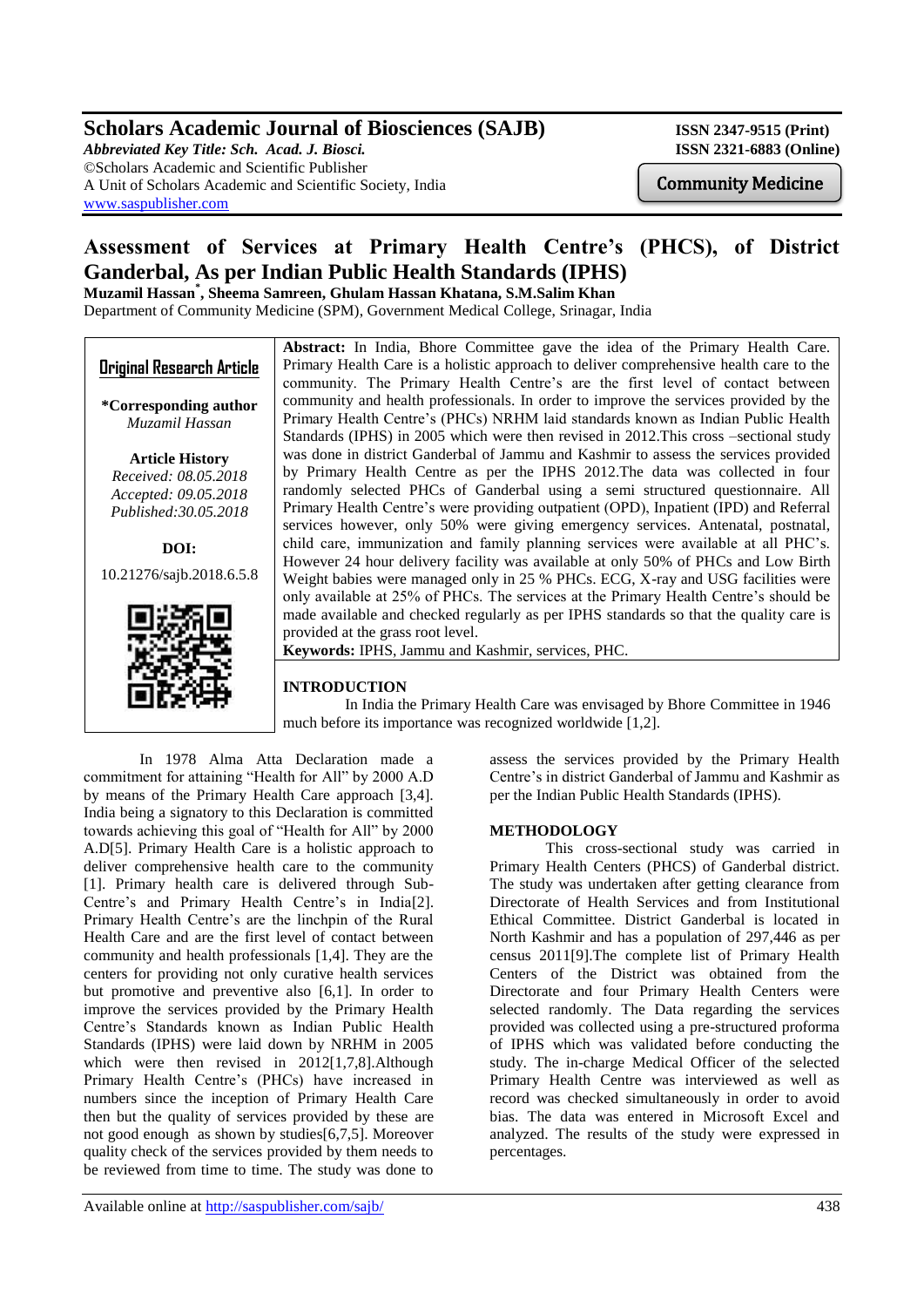## **RESULTS**

| <b>SERVICES</b>           |              | <b>PERCENTAGE</b> |
|---------------------------|--------------|-------------------|
| <b>OPD</b> Services       |              | 100%              |
| <b>Emergency Services</b> |              | 50%               |
| <b>Inpatient Services</b> |              | 100%              |
| <b>Referral Services</b>  |              | 100%              |
| <b>Minor Surgeries</b>    |              | 100%              |
|                           | Wounds       | 100%              |
| Primary                   | Fractures    | 75%               |
| Management                | <b>Burns</b> | 75%               |
| Ωf                        | Poisoning    | 75%               |

#### **Table-1: Availability of assured services at Primary Health Centre's (PHCs)**

## **Table-2: Availability of MCH services at Primary Health Centre's (PHCs)**

| <b>SERVICES</b>                       | <b>PERCENTAGE</b> |
|---------------------------------------|-------------------|
| <b>Regular Antenatal Checkups</b>     | 100%              |
| Intra-natal Care                      | 50%               |
| 24 Hour Delivery Facility             | 50%               |
| Post Natal Care                       | 100%              |
| Newborn Care                          | 50%               |
| Management Of Low Birth Weight Babies | 25%               |
| Childcare & Immunization              | 100%              |
| <b>Family Planning</b>                | 100%              |
| <b>MTP</b> Services                   | 75%               |
| Management Of Gynecological Disorders | 100%              |
| Management Of STD/RTIS                | 100%              |
| Management Of Anemia                  | 100%              |

| Table-3: Other services provided at Primary Health Centre |  |  |
|-----------------------------------------------------------|--|--|
|-----------------------------------------------------------|--|--|

| <b>SERVICES</b>                                | PERCENTAGES |
|------------------------------------------------|-------------|
| Management Of Diarrhea With Severe Dehydration | 75%         |
| <b>Immunization Day</b>                        | 100%        |
| Day For Adolescent Health                      | 25%         |
| School Health Programme                        | 50%         |





The average population covered by the Primary health Centre was 16467. Table 1 shows assured services provided by the Primary health Centre's .All Primary Health Centre's were providing

outpatient (OPD), Inpatient (IPD) and Referral services however, only 50% were giving emergency services. Minor surgeries and wound management was done at